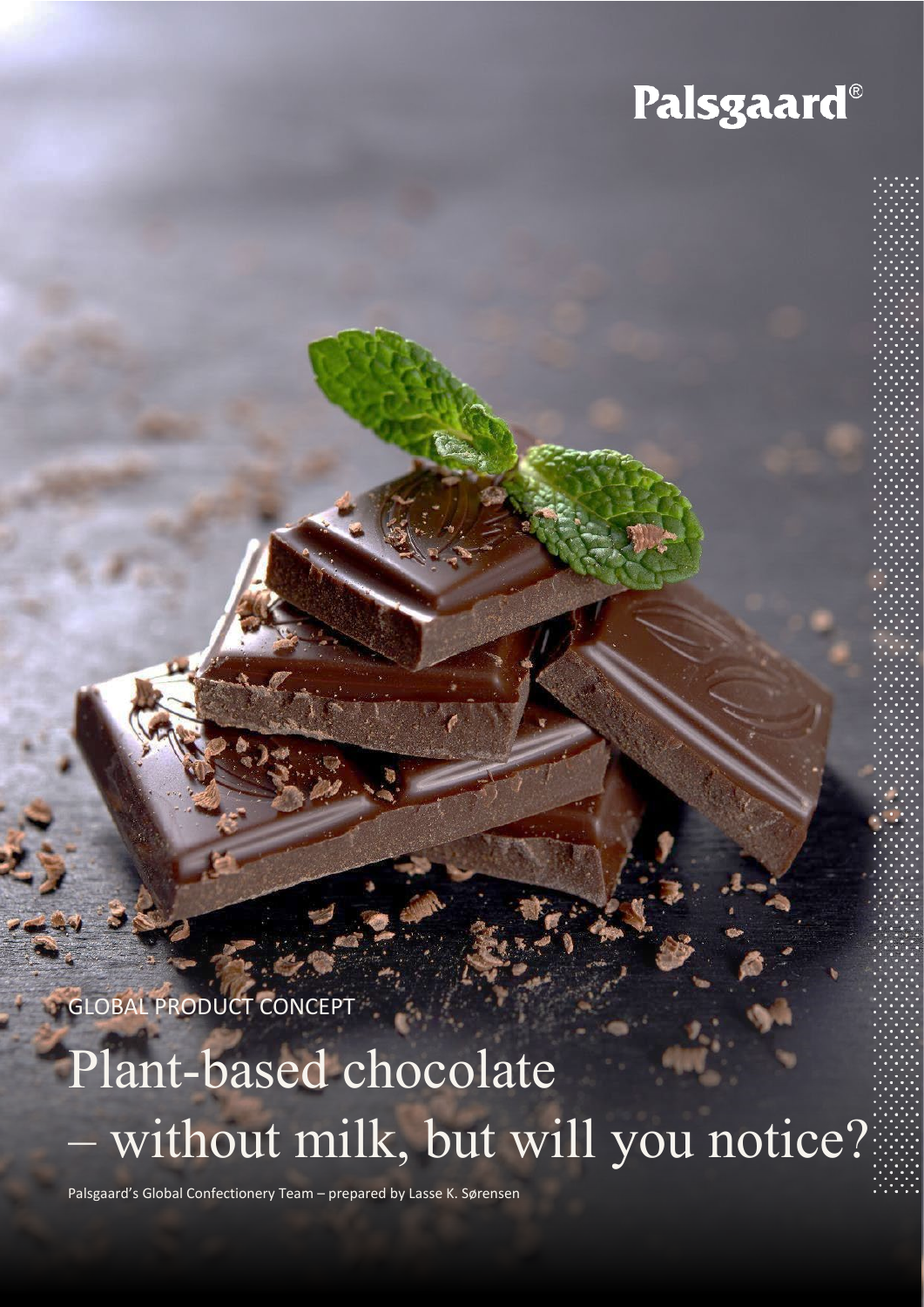

GLOBAL PRODUCT CONCEPT

### Plant-based chocolate created with Palsgaard® AMP 4455 and Palsgaard® PGPR 4190

#### **BACKGROUND**

There is an increasing demand for plant-based products in practically all kinds of foods – including a plant-based alternative to the well-known and delicious milk chocolate loved by consumers worldwide. The relatively soft consistency, nice meltdown and clean flavour release are defined by the mixture of cocoa butter, cocoa butter equivalent (CBE) and milk fat, and the combined cocoa and milk flavour make the eating experience next to perfect.

Taking out the milk components to create a plant-based alternative is therefore not an easy task and some challenges have to be solved.

Removing the milk fat creates a harder product and you lose the feeling of eating milk chocolate. This can be solved by replacing the milk fat with a proper milk fat replacer like Illexao VN 70 from AAK. This product will create the creamy milk-chocolate like meltdown and at the same time preserve the bloom stability known from milk chocolate.

Removing the non-fat milk solids (milk powder) will make the chocolate darker with a loss in milky taste. The milk powder has to be replaced with a vegetable product which can bring back the light colour without getting a sandy/powdery eating sensation. One of the good solutions is to add sweet rice flour like e.g. Nutrizmol from Beneo. This product provides a moderate sweetness, a light colour and preserves the nice mouthfeel without a sandy or powdery mouthfeel.

A well-known and very expensive challenge is the fact that when you are making plant-based chocolates and replacing the milk components, there is a need for 2 – 3 % extra fat to make the chocolate flow properly. Having to add 2-3% extra cocoa butter for functional reasons only, is basically adding cost to the product for no reason.

Fortunately, Palsgaard A/S has a unique solution to avoiding additional costs – namely the emulsifier duo Palsgaard® AMP 4455 and Palsgaard® PGPR 4190.

Palsgaard® AMP 4455 is a highly functional alternative to lecithin, and with it having more than double the strength of lecithin, you can replace at least 2-3% cocoa butter in the recipe, without changes in the flow properties. Or in this case, avoid adding extra cocoa butter to a bar of plant-based chocolate, and this way keep the cost down to a reasonable level.

Co-emulsifier Palsgaard® PGPR 4190 will reduce especially the Yield value of the chocolate. This will ensure that unwanted air bubbles can escape and that the chocolate, even if it contains inclusions will float and fill the mould efficiently to create a perfect desired shape.

#### **PRODUCT ADVANTAGES**

#### **Palsgaard® AMP 4455**

- Efficient reduction in viscosity without increasing the fat content
- Reduce the difficulties when working with inclusions
- Reduce production energy
- Neutral taste, uniform functionality
- Produced in a CO<sub>2</sub>-neutral factory

#### **Palsgaard® PGPR 4190**

- Efficient reduction in Yield value without increasing the fat content
- Secure a successful moulding process without air bubbles and poor shape
- Secure easy coating and fewer damages to the inclusions
- Neutral taste, uniform functionality
- Produced in a CO<sub>2</sub>-neutral factory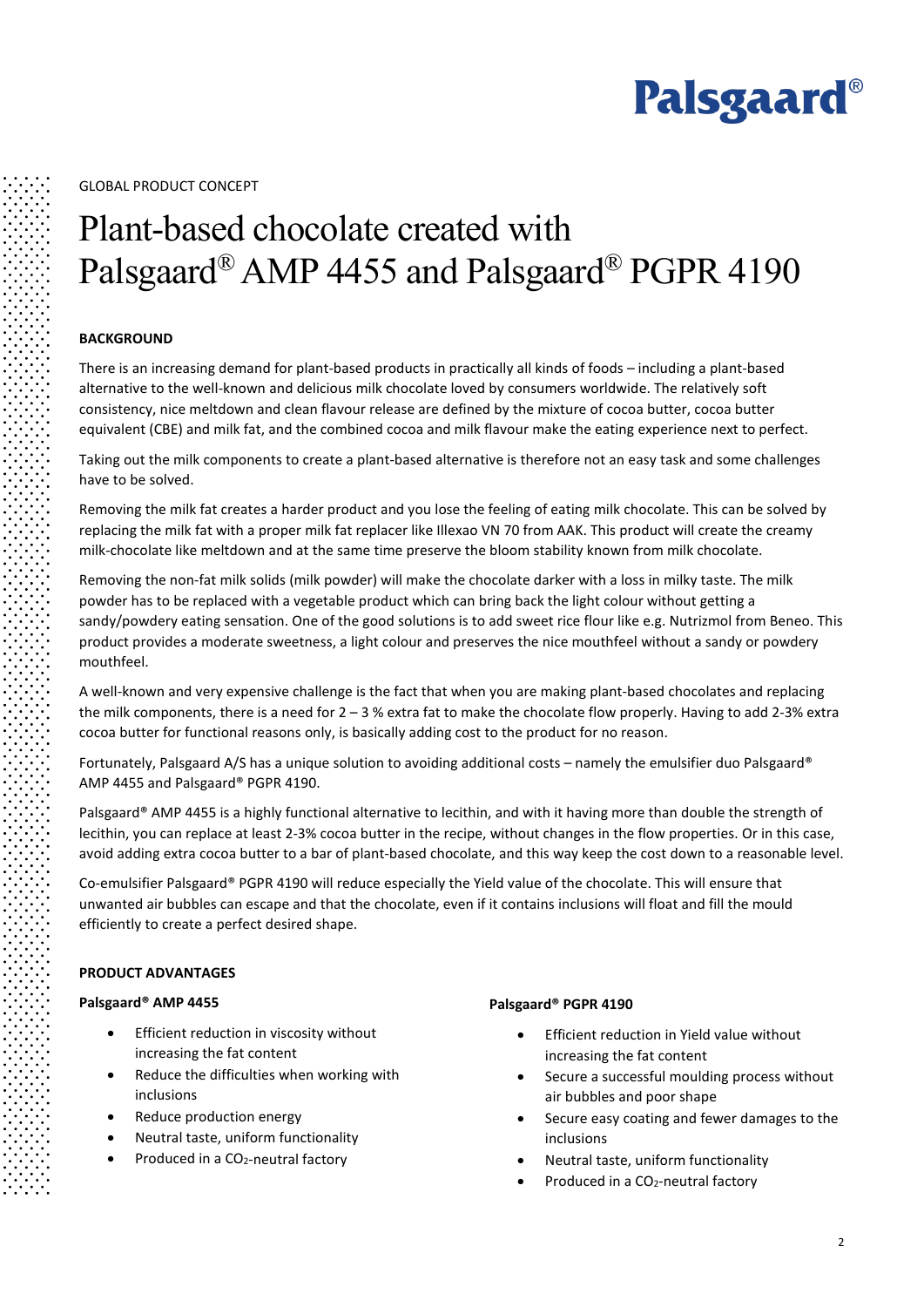### **Palsgaard**®

#### PALSGAARD® AMP 4455 & PALSGAARD® PGPR 4190

### Plant-based moulded rice chocolate bar – Recipe Suggestion



**Recipe**

| Ingredients                       | ℅      |
|-----------------------------------|--------|
| Cocoa mass (Ghana)                | 16.00  |
| Cocoa butter                      | 17.00  |
| Rice compound (Nutriz MOL)        | 16.00  |
| Milk fat replacer (Illexao VN 70) | 5.00   |
| Palsgaard® AMP 4455               | 0.50   |
| Palsgaard® PGPR 4190              | 0.10   |
| Flavour (Vanillin)                | 0.02   |
| Icing sugar                       | 45.38  |
| Total                             | 100.00 |

**Procedure** Mix all dry ingredients and a sufficient amount of fat to form a paste at approx. 45°C.\*

Refine to a particle size of 20 – 25 microns followed by conching at approx. 50 - 60°C (conching time varies depending on equipment but typically >12 hours)

Remaining fat is added either before start of conching or during the process.

Emulsifiers are added towards the end of the conching process.

The chocolate mass is tempered before depositing.